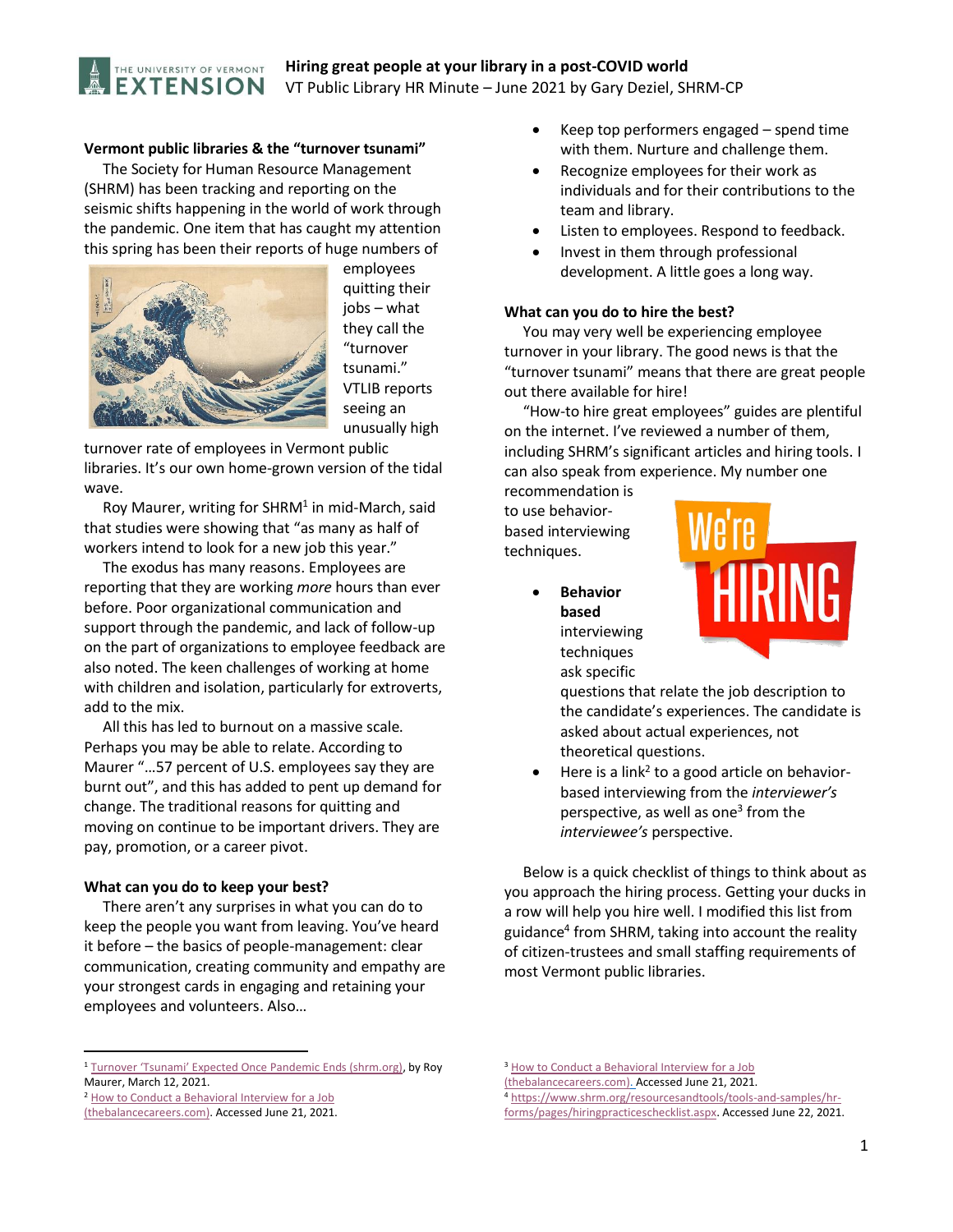# **Sample Hiring Process Checklist**

THE UNIVERSITY OF VERMONT **EXTENSION** 

- Library director and / or trustee chair works to confirm key items
	- a. Budget for vacant position. You have the money, right?
	- b. Discuss job description, needs of the library, preferred job skills, hours worked, benefits provided, etc. This is a really important step. You can't write a job posting – or hire the "right" person- if you have an out-of-date job description or the details are wrong. For instance, has the pandemic made to pivot to exciting new ways of doing things that you are continuing into the future?
	- c. Municipal libraries work closely with town to ensure correct information!
- $O$  Search committee formed it may be the director herself, or perhaps a sub-committee of the trustees. Without going over-board, several voices add to see different perspectives. Determine beforehand *who* gets to decide – director, chair, simple majority, or other?
- Create job posting. The job posting should quickly convey the essential elements of the job, the characteristics of an applicant, and a compelling few words on why your library is a great place to work.
	- a. Because pay and benefits are not significant drivers attracting library job applicants, focus on the wonderful aspects of your library and community.
	- b. Be realistic about job requirements. Are you really going to get a MLIS in that job at *that* pay rate with no benefits? Don't block fantastic candidates in your community from applying by shoveling on a lot of restrictive requirements in the job description and posting. Look for ways to attract good candidates from other sectors like education or the humanities, with transferable skills.
	- c. There are a lot of great examples of job postings on the VTLIB and VLA list serves. Tap your library colleagues for their "best thinking." [VTLIB Niche Academy](https://my.nicheacademy.com/fulllistofcoursestutorials?category=8809) offers general guidance around HR topics. And VTLIB consultants are extraordinarily helpful – tap their knowledge!
- O Job is posted. Think about how and where this is done; keep in mind diversity goals – will this reach the candidates you want to reach? Be creative while also using the tried and true (VTLIB, VLA, and more). Remember to use reasonable and clear timelines to get the best pool you can.
- O Review applications. Did you receive the documents you requested? How do they stack up against the job description? Who are the most compelling?
- O Decide how you'd like to approach interviewing. Will top candidates be interviewed in person, or perhaps over video?
- After interviews, discuss and rank candidates.
- Top candidate's references checked. I always think that it is a good idea to check your "second place" candidate's references too – if you delay, they will know automatically that they may have not placed first.
- Discuss and agree on job offer specifics for the candidate.
- Candidate is *verbally* offered and accepts the job.
- Candidate is *formally* offered and accepts the job in *writing*.
- O Send communication to other candidates notifying them that the position has been filled.
- Onboarding schedule set up for new hire.
- Ensure hiring paperwork is completed including I-9, benefits enrollment, federal and state tax forms, etc., and new employee file is created.
- O Remember to collect all paperwork related to the interview process (applications, interview notes, etc.) for recordkeeping purposes. Store in secure place!

**Make the onboarding experience great**. A great hire will likely under-perform and be less engaged if you don't spend time training, welcoming them into your library's culture, and setting clear expectations. Create an onboarding schedule to keep things on track. Do your best. The time it takes to train another employee while you struggle to do your own work can be daunting, but your investment will return big dividends over time.